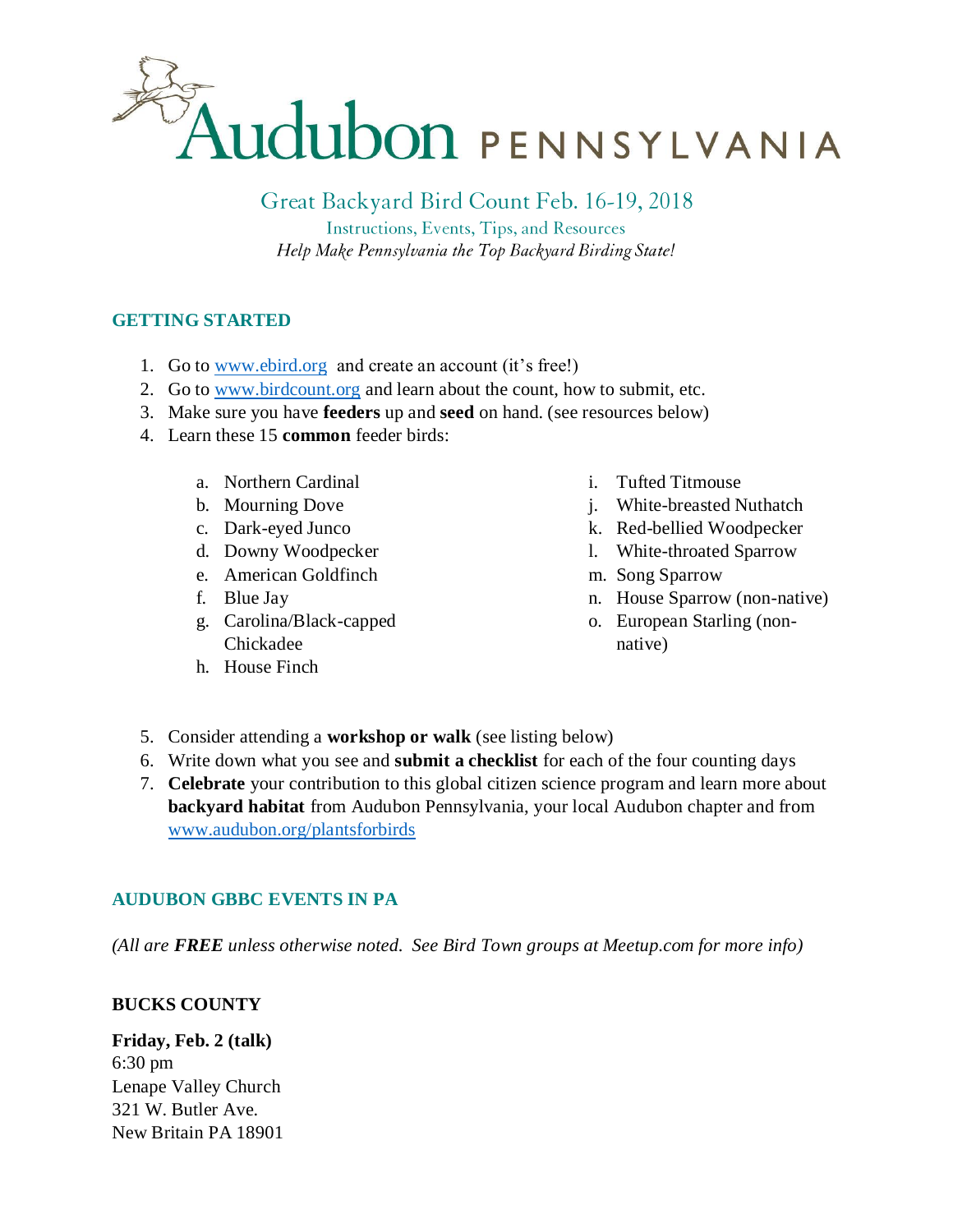### **Saturday, Feb. 17** (talk and walk)

2pm – 4pm (brief presentation followed by bird walk) Honey Hollow Visitors Center (Bucks Co. Audubon) 2877 Creamery Road New Hope

## **DELAWARE/CHESTER CO.**

**Saturday, Feb. 3 (talk)** 10am – 12pm Jenkins Arboretum 631 Berwyn Baptist Rd. Devon

**Monday, Feb. 12 (talk)** 7:00 – 8:30pm Marple Newtown High School 120 Media Line Rd. Newtown Square

## **MONTGOMERY COUNTY**

**Saturday, Jan 27 (talk)**

10:00 am – 12:00 Upper Dublin Township Building 801 Loch Alsh Ave. Fort Washington PA

## **Saturday, Feb. 17 (walk, count)**

8am – 10am Robbins Park 1419 E. Butler Pike Ambler Meet in parking lot

## **LEHIGH COUNTY**

## **Sunday, Feb. 18 (indoor count)**

 $10$ am –  $2$ pm (drop in any time) First GBBC Indoor Counting Party! Wildlands Pool Sanctuary 3701 Orchard Pl Emmaus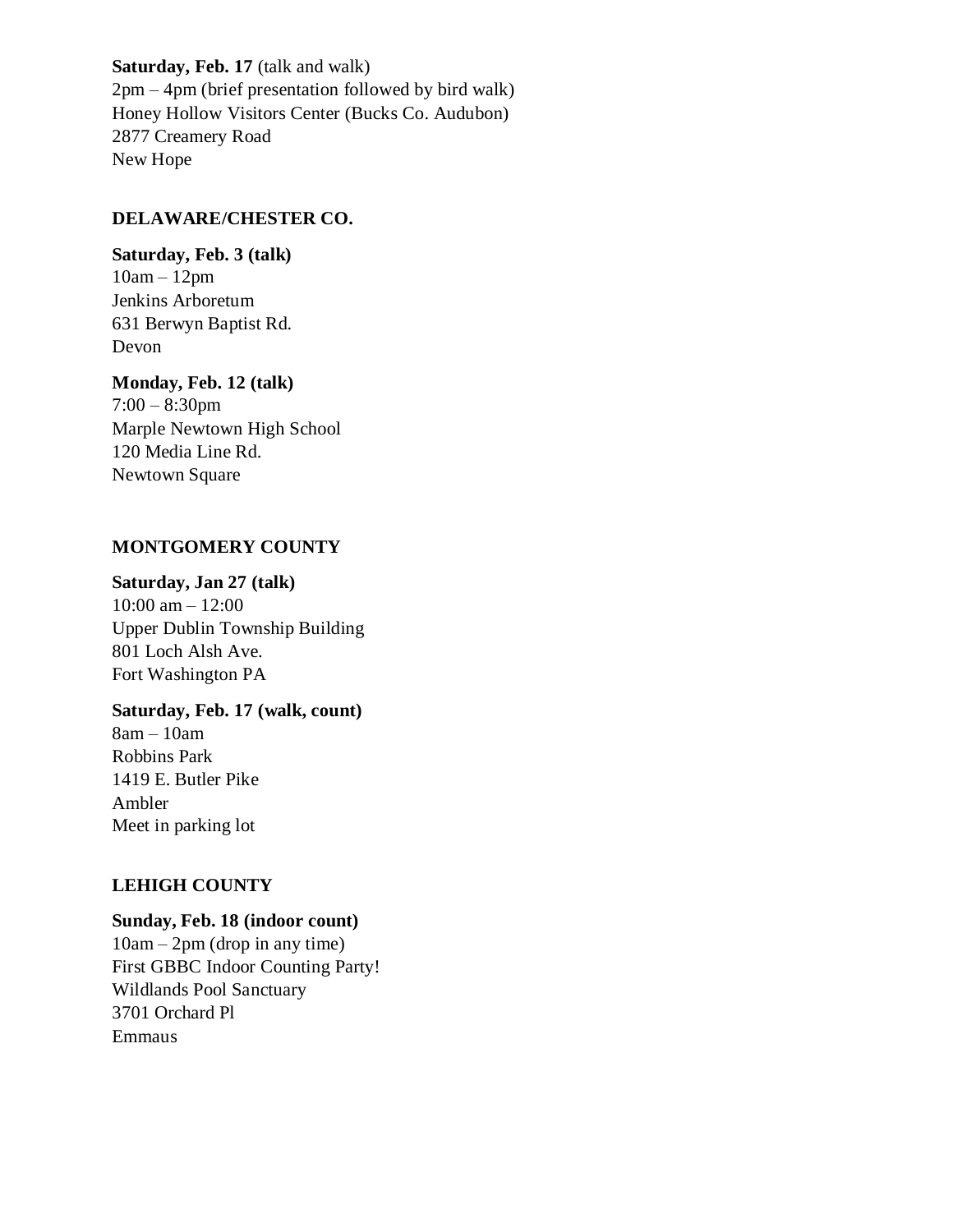#### **PITTSBURGH AREA (www.aswp.org)**

#### **Saturday, Feb. 3 (talks)**

*All begin at 10:00 am*  Beechwood Farms Nature Reserve 614 Dorseyville Rd. Pittsburgh 15238

Succop Nature Park 185 Airport Rd. Butler PA 16002

Todd Nature Reserve Store Yellow Jacket Square 612 South Pike Rd. Sarver PA 16055

#### **Saturday, Feb. 17 (walks)**

*All begin at 10:00 am* Beechwood Farms Nature Reserve 614 Dorseyville Rd. Pittsburgh

Succop Nature Park 185 Airport Rd. Butler PA 16002

Todd New Park Area 154 Monroe Rd. Sarver PA 16055

# **Birdseed and Feeder Resources (some ideas):**

Peace Valley Nature Center, Doylestown (self serve) Honey Hollow Ed Center, New Hope (self serve) Other area nature centers (call to confirm) Wild Birds Unlimited stores Wild Bird Center stores Ace Hardware Stores Moyers Indoor/Outdoor *Do It Best* Hardware Stores Other area hardware stores Garden Centers Agway Stores Merrymead Farms (Worcester) Costco, Lowes, Home Depot